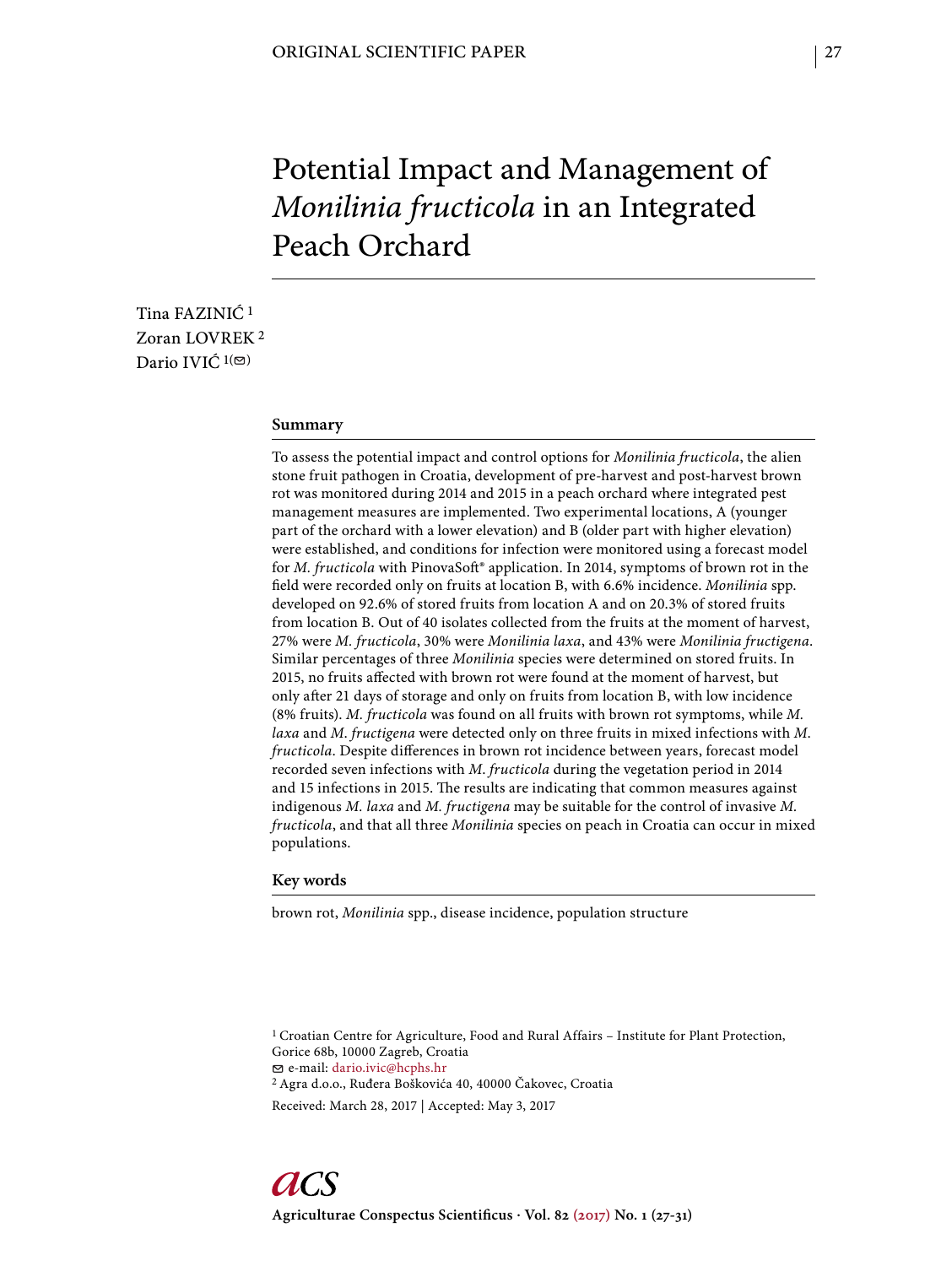#### **Introduction**

Plant pathogenic fungi *Monilinia laxa* (Aderhold & Ruhland) Honey and *Monilinia fructigena* Honey are among the most important and widespread pathogens on stone fruits in Croatia, causing blossom blight and fruit rot, often called brown rot (Cvjetković, 2010). However, a third *Monilinia* species, *Monilinia fructicola* (G. Winter) Honey, is considered to be the most aggressive *Monilinia* species on stone fruits worldwide (Hong et al., 1998). Until 2014, *M*. *fructicola* was regulated as a quarantine pathogen within the European Union (EU, 2000), but during the last 15 years it became obvious that this fungus has been established across Europe (Villarino et al., 2010). In 2013, it was recorded for the first time in Croatia (Ivić et al., 2014).

Introduction of *M*. *fructicola* into Europe has raised questions on potential impact of this alien species to European stone fruit production. Several pest risk analyses have been published (EFSA, 2011; van Leeuwen et al., 2001), with different predictions regarding the possible impact of this pathogen in areas where it has been established. In the risk analysis conducted by the European Food Safety Authority (EFSA), it was concluded that no additional control measures, cultural or chemical, would be needed to control *M*. *fructicola* in orchards where it has been established. It is presumed that control measures against the indigenous European species *M*. *laxa* and *M*. *fructigena* should be sufficient to control *M. fructicola* at the same time (EFSA, 2011). Such prediction is based on the fact that all three *Monilinia* species occurring on stone fruits have similar biology (Byrde and Willetts, 1977). Taking this into account, measures for the control of *M*. *laxa* and *M*. *fructigena* on stone fruits, like pruning of infected plant parts, removal of mummified fruits and fungicide applications during the bloom and during the ripening period (Cvjetković, 2010) may be effective in control of co-occurring *M. fructicola.* Contrary to such previsions, some specificities in *M*. *fructicola* biology, compared to *M*. *laxa* or *M*. *fructigena*, could lead to different predictions. For example, van Leeuwen et al. (2001) are stating that *M*. *fructicola* represents a serious risk for European stone fruit industry, probably causing significant economic losses if established. According to the experiences from other parts of the word, *M*. *fructicola* can produce apothecia with ascospores as a source of inoculum (Byrde and Willetts, 1977), which is a feature very rarely seen in *M*. *laxa* or *M*. *fructigena* (Cvjetković, 2010). Moreover, *M*. *fructicola* can relatively rapidly develop resistance to fungicides (Chen et al., 2013; May-de Mio et al., 2011; Amiri et al., 2010; Luo and Schnabel, 2008; Schnabel and Dai, 2004).

The impact of an alien plant pathogen in a certain invaded area can objectively be assessed usually only after a relatively long period after its invasion and establishment. Therefore, there are many uncertainties related to the potential impact of *M*. *fructicola* in Croatia, in orchards where this fungus has established. The main objective of this research is to evaluate the effectiveness of integrated pest management measures in control of *M*. *fructicola* in a peach orchard, as well as to assess the presence and share of different *Monilinia* species on peach fruits in the field and after harvest.

### **Materials and methods**

## **Monitoring of** *Monilinia* **spp. in the field**

Development of pre-harvest brown rot (*Monilinia* spp.) was assessed in a peach orchard in Vratišinec (Međimurje County), in North-Eastern Croatia, during 2014 and 2015. In this orchard, *M*. *fructicola* was found in 2013 (Fazinić et al., 2016) and it was presumed that all three *Monilinia* species are present there. Integrated pest management was implemented in the orchard, and brown rot was controlled using cultural measures (removal of mummified fruits and the eventual blighted shoots) combined with fungicide treatments during the bloom and close to the harvest. The trial was set on two locations within the orchard. The first location was in a younger part of the orchard with a lower elevation (location A), and the second one in an older part with higher elevation (location B). Peach cultivar on both locations was 'Redhaven'. The trial was set as the complete randomised block in three replicates. Each replicate included five trees on location A and four trees on location B.

During the vegetation period in both years, conditions for infection were monitored using a forecast model for *M. fructicola* with PinovaSoft<sup>®</sup> application implemented in agro-meteorological station Pinova Meteo®. The forecast model recorded the conditions for infection with *M. fructicola* and showed the predicted moments of infections.

Disease incidence was assessed three times during the vegetation period in both years. On flowers, the incidence of blossom blight was assessed on 5 April 2014 and on 18 April 2015 according to EPPO (1998). Ten blossoms on five shoots on each tree were assessed for blossom blight symptoms. In July, disease incidence of brown rot on fruits was assessed two times according to EPPO (2002), 10-13 days before the harvest (4 July 2014 and 17 July 2015) and at the moment of harvest (17 July 2014 and 27 July 2015). Fifty fruits per tree were assessed for brown rot symptoms. In 2014, 40 fruits with brown rot symptoms were collected at the moment of harvest and were transferred to the laboratory for the identification of *Monilinia* species. In 2015, no fruits with brown rot symptoms were present at both experimental locations at the moment of harvest and no symptomatic fruits were collected.

## **Monitoring of** *Monilinia* **spp. after the harvest**

Beside fruits affected with brown rot, symptomless fruits were also collected at the moment of harvest in order to monitor brown rot development during storage. Totally 284 fruits from location A and 133 fruits from location B were collected in 2014. In 2015, 100 fruits from location A and 100 fruits from location B were sampled. Dynamics of brown rot development was monitored according to EPPO (2002). Fruits were kept in cold storage for five days after the harvest, and transferred to a chamber on a room temperature. Incidence of brown rot was assessed after eight days, 14 days and 21 days of storage.

#### **Identifi cation of** *Monilinia* **species**

Population structure of *Monilinia* species on symptomatic fruits collected at the moment of harvest and on asymptomatic fruit collected and left in storage was determined in the Laboratory for mycology at the Institute for Plant Protection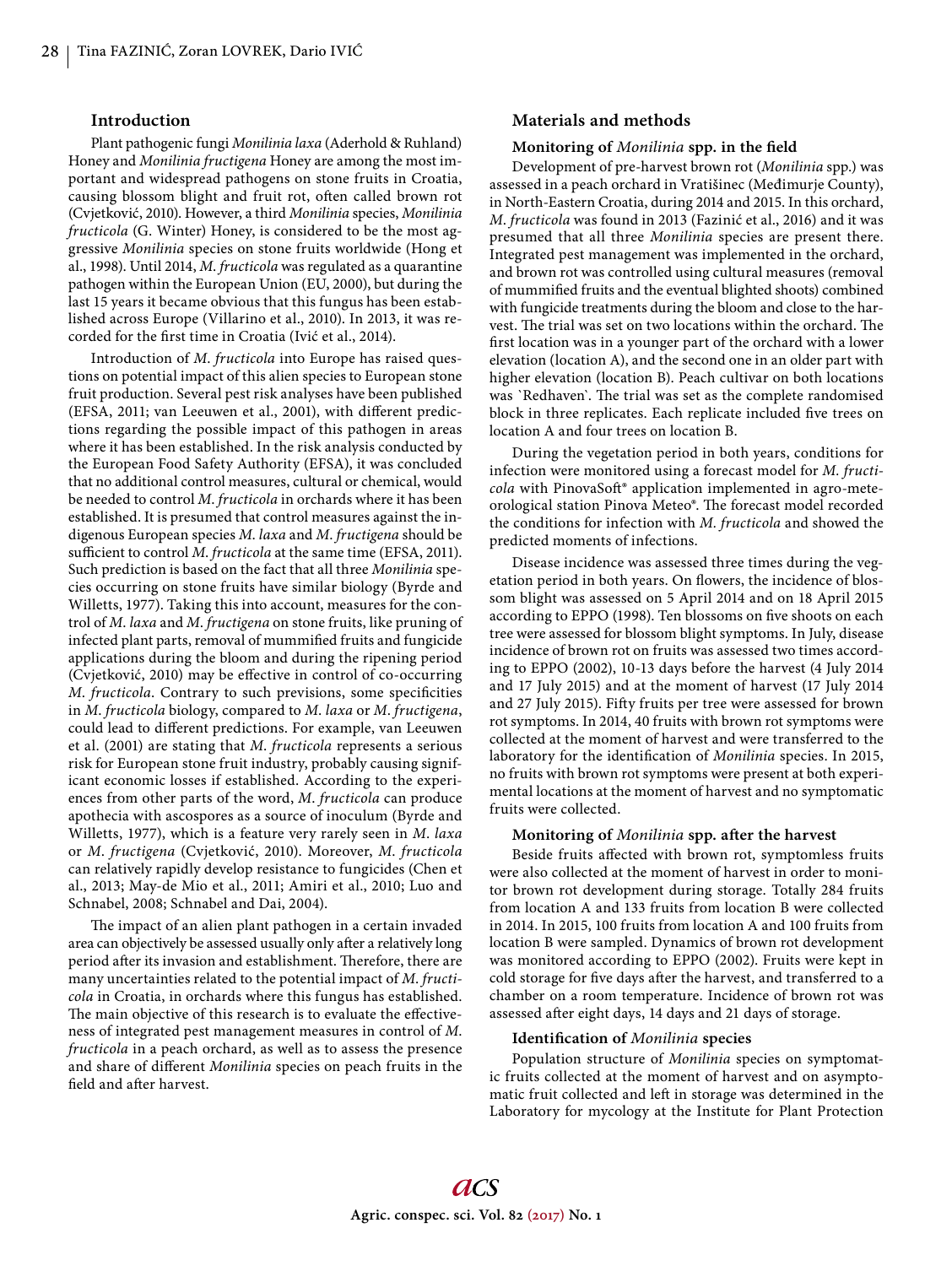| Table 1. Brown rot ( <i>Monilinia</i> spp.) incidence (%) on fruits at different assessment periods |                          |                   |                                                      |                         |                         |  |  |
|-----------------------------------------------------------------------------------------------------|--------------------------|-------------------|------------------------------------------------------|-------------------------|-------------------------|--|--|
| Year                                                                                                | Trial location           | Moment of harvest | After harvest (8 days)                               | After harvest (14 days) | After harvest (21 days) |  |  |
| 2014                                                                                                | Location A<br>Location B | 2.9               | 4.2<br>70.6                                          | 11.9<br>85.3            | 20.3<br>92.6            |  |  |
| 2015                                                                                                | Location A<br>Location B | -                 | $\overline{\phantom{0}}$<br>$\overline{\phantom{0}}$ | -                       | ٠<br>8.0                |  |  |

– CCAFRA. Small pieces of *Monilinia* spp. mycelium developed on fruits were taken with a sterile needle and transferred to potato-dextrose agar (PDA). Three transfers were done from each fruit. PDA plates were incubated for 8-12 days at 22°C in 12 h light/12 h dark regime. *Monilinia* species were identified according to the morphology in culture, following descriptions of Lane (2002) and EPPO (2009), and population structure was determined.

## **Results**

# **Monitoring of** *Monilinia* **spp. in the field**

On the flowers, there were no visible symptoms of blossom blight at both locations and in both years. Symptoms of brown rot on fruits were neither recorded in assessment on fruits 13 days (2014) or 10 days (2015) before the harvest. In 2014, the first infection with *M. fructicola* on PinovaSoft® application was recorded on 25 April, and three more infections were recorded up until the first assessment on fruits two weeks before the harvest (1 May, 27 May and 24 June). In 2015, the first infection with *M*. *fructicola* on PinovaSoft® application was recorded on 14 April. Ten more infection moments were recorded up until 10 days before the harvest (26 May, 31 May, 16 June, 20 June, 28 June, 9 July, 12 July, 13 July, 15 July and 16 July).

The first and the only symptoms of brown rot on fruits were recorded on location B in 2014 (Table 1). No symptoms of brown rot in the field were recorded on location A in 2014, and no symptoms in the field were recorded at all in 2015. During 2014, totally seven infection events with *M*. *fructicola* were recorded during the vegetation period (those previously mentioned and on 4 July, 9 July and 15 July 2014). During 2015, even 15 infection events with *M*. *fructicola* were recorded (those previously mentioned and on 17 July, 19 July, 24 July and 25 July).

#### **Monitoring of** *Monilinia* **spp. after the harvest**

On the fruits collected in 2014, brown rot developed on fruits from both locations (Table 1). However, development of the disease was different on fruits from different experimental locations. On fruits from location B, almost 71% of fruits were found to be affected with brown rot after only 8 days of storage. On fruits from location A, only 4% of fruits with brown rot were recorded at the same assessment date. After three weeks of storage, brown rot developed on almost 93% of stored fruits from location B. At the same time, the incidence of brown rot on fruits from location A was approximately 20%.

In 2015, the development of brown rot during the storage was very weak. On fruits from location A, brown rot was not recorded at all up until the last assessment 21 days after harvest.

# **Population structure of** *Monilinia* **spp. on peach fruits**

All three *Monilinia* species were determined in all assessments when fruits with brown rot symptoms were present. In 2015, *M*. *fructicola* was found on all 12 fruits on which brown rot developed, from location B and in assessment 21 days after the harvest. *M*. *laxa* and *M*. *fructigena* were found only on one fruit each, and these were mixed infections with *M*. *fructicola*. In 2014, population structure of *Monilinia* spp. on fruits was more diverse (Table 2). All three *Monilinia* species, *M*. *fructicola*, *M*. *laxa* and *M*. *fructigena* were found in all assessments when brown rot was recorded. In the field, in 2014 on location B, *M*. *fructigena* was found in relatively highest incidence (17 of 40 fruits), while *M*. *laxa* and *M*. *fructicola* were present in relatively similar proportions. Similar shares of all three *Monilinia* species were found 21 days after the harvest on fruits from location B. On fruits from location A, *M*. *laxa* was detected on 14 out of 30 fruits with brown rot and was relatively the most abundant, but neither species can be considered prevalent.

**Table 2.** *Monilinia* spp. population structure (% of isolates) in 2014 at different assessment periods on fruits affected with brown rot

| Trial location | Monilinia                                 | Moment of | After harvest       |
|----------------|-------------------------------------------|-----------|---------------------|
|                | species                                   | harvest   | $(21 \text{ days})$ |
| Location A     | M. fructicola<br>M. laxa<br>M. fructigena |           | 29<br>47<br>24      |
| Location B     | M. fructicola                             | 27        | 28                  |
|                | M. laxa                                   | 30        | 34                  |
|                | M. fructigena                             | 43        | 38                  |

## **Discussion**

Blossom blight of peach can be caused by *M*. *fructicola* and *M*. *laxa* (Byrde and Willetts, 1977). Since the forecast model for *M. fructicola* in 2014 and in 2015 did not record any infections during the flowering period, which was confirmed by visual inspections, it is obvious that conditions for infections with *M. laxa* were not favourable. In fact, *M*. *fructicola* and *M*. *laxa* have similar requirements for conidial germination in relation to temperature and water activity (Casals et al., 2010). The results show that combining the forecast model for *M*. *fructicola* and *M*. *laxa*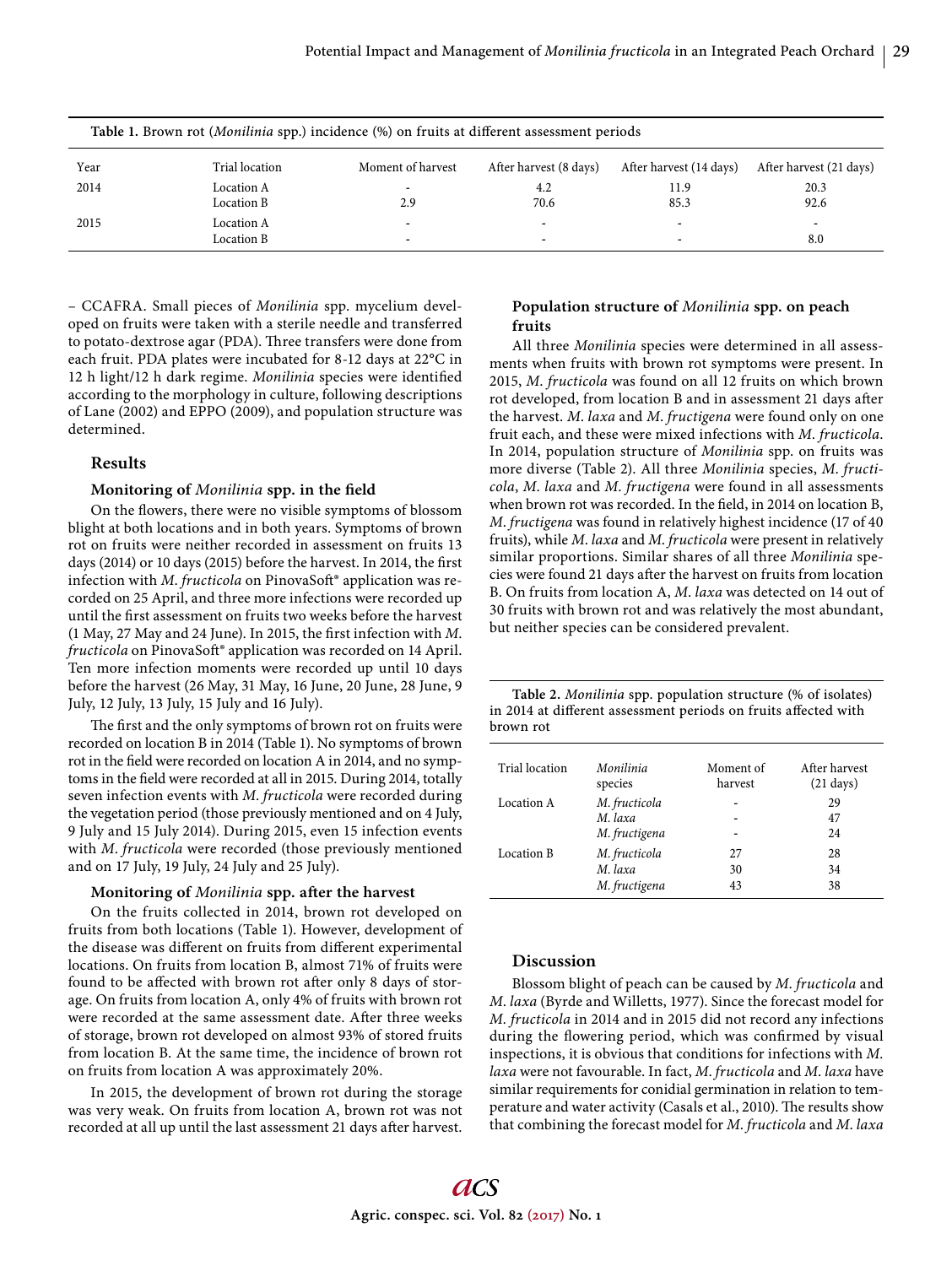could lead to more efficient and rational fungicide treatments in peach orchards during the flowering period.

Brown rot symptoms were not visible on fruits two weeks before the harvest in both years and on both locations, even though the forecast model showed that several *M*. *fructicola* infections potentially occurred till the moments of assessment. It is evident that the number of recorded infections did not show any differences in the field, despite the fact that two times more infections with *M*. *fructicola* were recorded in 2015 than in 2014, 15 and 7, respectively. Development of brown rot on fruits in later stages, especially after harvest, showed that the infections happened, but were latent. Infections of *Monilinia* spp. on fruits are often latent at the moment of harvest (Thomidis, 2017; Byrde and Willetts, 1977). Brown rot can develop on fruits after the harvest, which was confirmed especially in 2014. From only about 3% of fruits affected at the moment of harvest on location B, brown rot incidence increased to 70% after only eight days of storage. After 21 days, brown rot developed on 93% of stored fruits. Such increase shows that fungicide treatments during the ripening of fruits, three to one week before the harvest, can be considered justified and necessary. However, this also shows that the forecast model might have a limited significance as a support tool for decision whether to apply fungicide close to the harvest. The number of infection events during the vegetation for *Monilinia* spp. may be less relevant in assessing the risk of brown rot. Despite higher number of recorded infections in 2015, brown rot incidence after the harvest was much higher in 2014 than in 2015. Beside differences between two years, differences in post-harvest brown rot on fruits from different locations was also obvious. Experimental locations A and B were relatively nearby (about 200 m air distance), and were within the same orchard, and this is showing the importance of micro-locations on brown rot development. The occurrence of brown rot may drastically increase or decrease depending on the inoculum (Holtz et al., 1998; Hong et al., 1997). Considering differences in brown rot incidence and development on fruits between two experimental locations, it may be presumed that *Monilinia* spp. inoculum is higher on location B, and it might favour stronger disease pressure. Also, it is possible that the inoculum of *Monilinia* spp. on location A appeared later during the vegetation period, or it was more distant. One peach fruit infected with *M. fructicola* can produce 3.5 to 11.7 million conidia during the vegetation (Hong et al., 1997). If conditions for *Monilinia* spp. infection are favourable and conductive for the development of brown rot, even a smaller number of infected fruit on a tree or on the ground may lead to the difference in post-harvest brown rot incidence. On location B, about 3% of fruits with brown rot were found at the moment of harvest. These fruits might have served as a source of inoculum, which was not present in such form on location A. Distinctive differences in brown rot development on stored fruits from the two experimental locations (20.3 and 92.6% after 21 days) may be in relation to the presence of fruit brown rot presence during the vegetation on location B, but not on location A.

Low incidence of *Monilinia* spp. on stored fruits in 2015 indicates that the disease pressure in the field was much lower comparing it to 2014 season. Different weather conditions in 2014 and 2015 could explain the difference in disease incidence. According to the meteorological data, 2014 was extremely rainy year during the vegetation period. On the other hand, spring and summer of 2015 were generally hot and arid in the continental part of Croatia. Dependence of brown rot incidence on climatic conditions during the season is known and well documented (Cvjetković, 2010; Holtz et al., 1998; Ogawa et al., 1995).

In 2014, the population structure of *Monilinia* spp. found on fruits showed relatively similar appearance of all three *Monilinia* species. *M*. *fructicola* comprised approximately one-third of the isolates, on fruits from both locations. The results show that this invasive alien species has adapted to agro-climatic conditions in Croatia, and has become a common part of *Monilinia* spp. population in the orchard. Comparing it to some other areas of the world, the prevalence of *M*. *fructicola* found in the present study is not high. In China in a natural range of *M*. *fructicola* occurrence, this species comprised even 93% of *Monilinia* spp. isolates on stone fruits, with only 4.8% of *M*. *fructigena* and 2% of *M*. *laxa* (Zhu et al., 2011). In Europe, the share of *M*. *fructicola* on stone fruits is lower (Hrustić et al., 2015; Papavasileiou et al., 2015; Poniatowska et al., 2013).

Although brown rot incidence during 2015 was very low, it is interesting to note that *M*. *fructicola* was found on all 8% of fruit on which brown rot developed in that year. Low brown rot incidence and only two years of monitoring are not allowing conclusions on the eventual shift of *Monilinia* species within natural populations, but it may possibly happen in a long-term period. Hrustić et at. (2015) recorded an increase in *M*. *fructicola*  incidence among *Monilinia* species on stone fruit in the neighbouring Serbia, and are stating that this may indicate a change in population structure of brown rot pathogens.

In the present study, *M*. *fructigena* was found in relatively high incidence on fruits. Such results are contrary to Cvjetković (2010), who stated that this species is rare on peach fruits. *M*. *fructigena* incidence also differs from similar results in other European countries. This species comprised only 3% of the isolates from stone fruits in Serbia (Hrustić et al., 2015), and it was not found at all in Greece (Papavasileiou et al., 2015). *M*. *fructicola* was confirmed to be more aggressive species on peach than *M*. *laxa* and *M*. *fructigena* (Villarino et al., 2016), but the possible shift in *Monilinia* spp. populations on stone fruits in Croatia will depend on many factors.

## **Conclusions**

Brown rot incidence on peach may extremely vary between the seasons. Utility of forecast model as a tool for decision support on whether to apply fungicides or not is limited, as *Monilinia* infections are often latent. Despite the low disease incidence in the field, brown rot may develop intensively on fruits during the storage. A history of brown rot pressure within a certain location should remain the base for decision on control strategies, and the use of a model forecasting infection events can be only an additional support. *M*. *laxa*, *M*. *fructigena* and *M*. *fructicola* can appear on peach fruit with similar frequencies. Results are indicating that common measures against indigenous *M. laxa* and *M. fructigena* within integrated pest management on peach may be suitable for the control of invasive *M. fructicola*. Considering the established control measures against *M. laxa* and *M. fructigena* in Croatia, it could be assumed that the overall impact of *M. fructicola* on Croatian stone fruit production